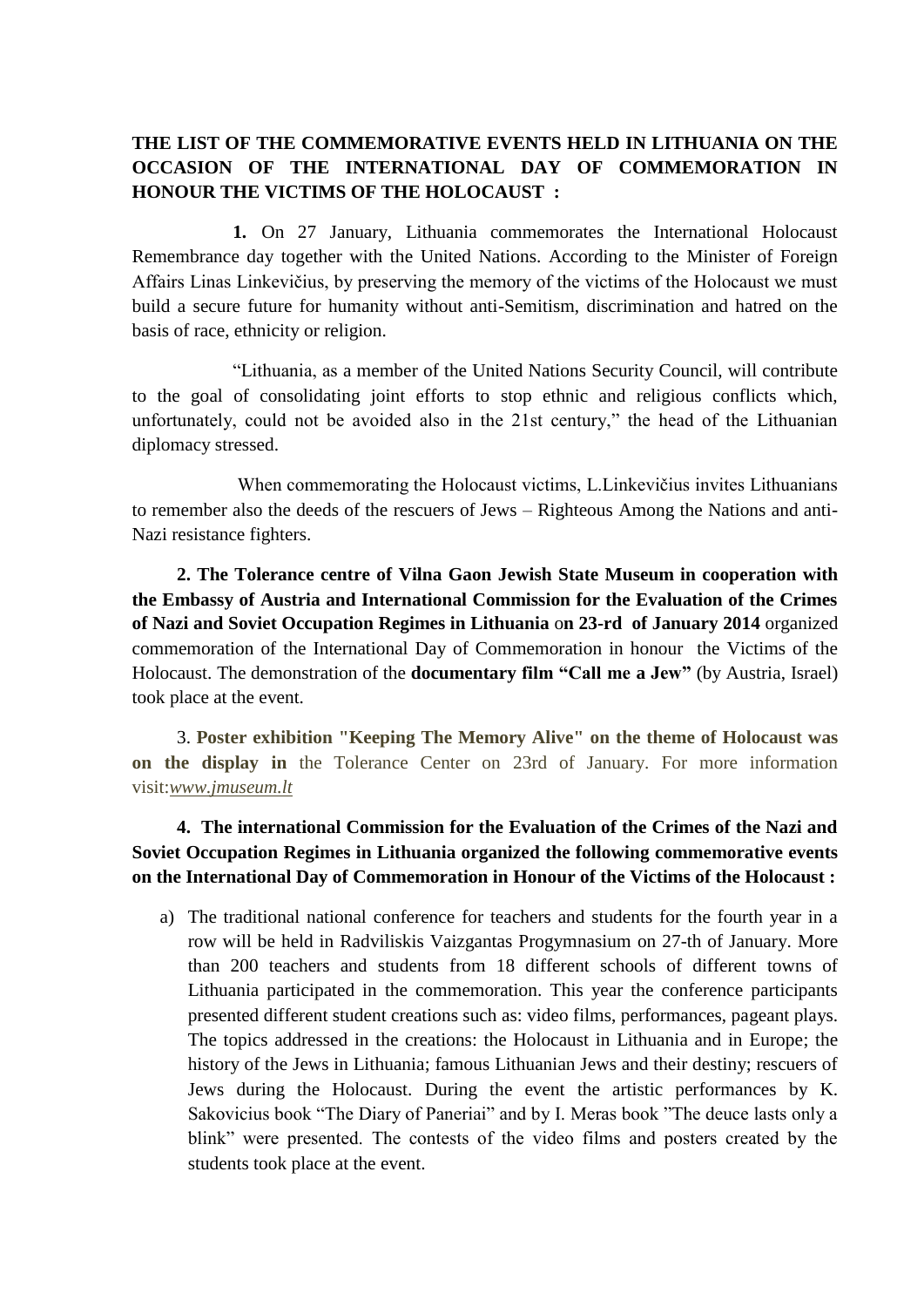- b) On the International Day of Commemoration in Honour of the Victims of the Holocaust a large number of schools organized special lessons on the Holocaust, watched films, had discussions, meetings with the survivors and Jewish community members (exact numbers of the events will be reported after the  $27<sup>th</sup>$  of January).
- c) As each year on January 27-th school teachers were organized different educational activities. The most active are the schools which have The Tolerance Education Centres, established by the initiative of the International Commission ten years ago. Currently there is a network of 93 active Tolerance Education Centres. One of them is Radviliskis Vaizgantas Progymnasium Tolerance Education Centre which hosts the national conference for teachers and students annually.

**5. In Petrasiunai** (district of Kaunas) on January  $27<sup>th</sup>$  on the occasion of the International Day of Commemoration in Honour of the Victims of the Holocaust the **memorial (stela) for commemoration of the victims killed on 31st of August 1941 was unveiled**. 125 Jews were murdered by nazis and their local collaborators in Petrasiunai on that day: 23 children, 72 women and 30 men were among the victims.

**6.** On January  $27<sup>th</sup>$  Lithuanian Jewish Community and The Center of Jewish culture and information in cooperation with the Institute of Italian Culture commemorated the International Day of Commemoration in Honour of the victims of the Holocaust and organized the presentation of the book written **by prof. Cesare De Michelis "Nonexistent manuscript. Minutes of the Zion Sages" and the conference.** 



Contest of posters at Radviliskis Vaizgantas Progymnasium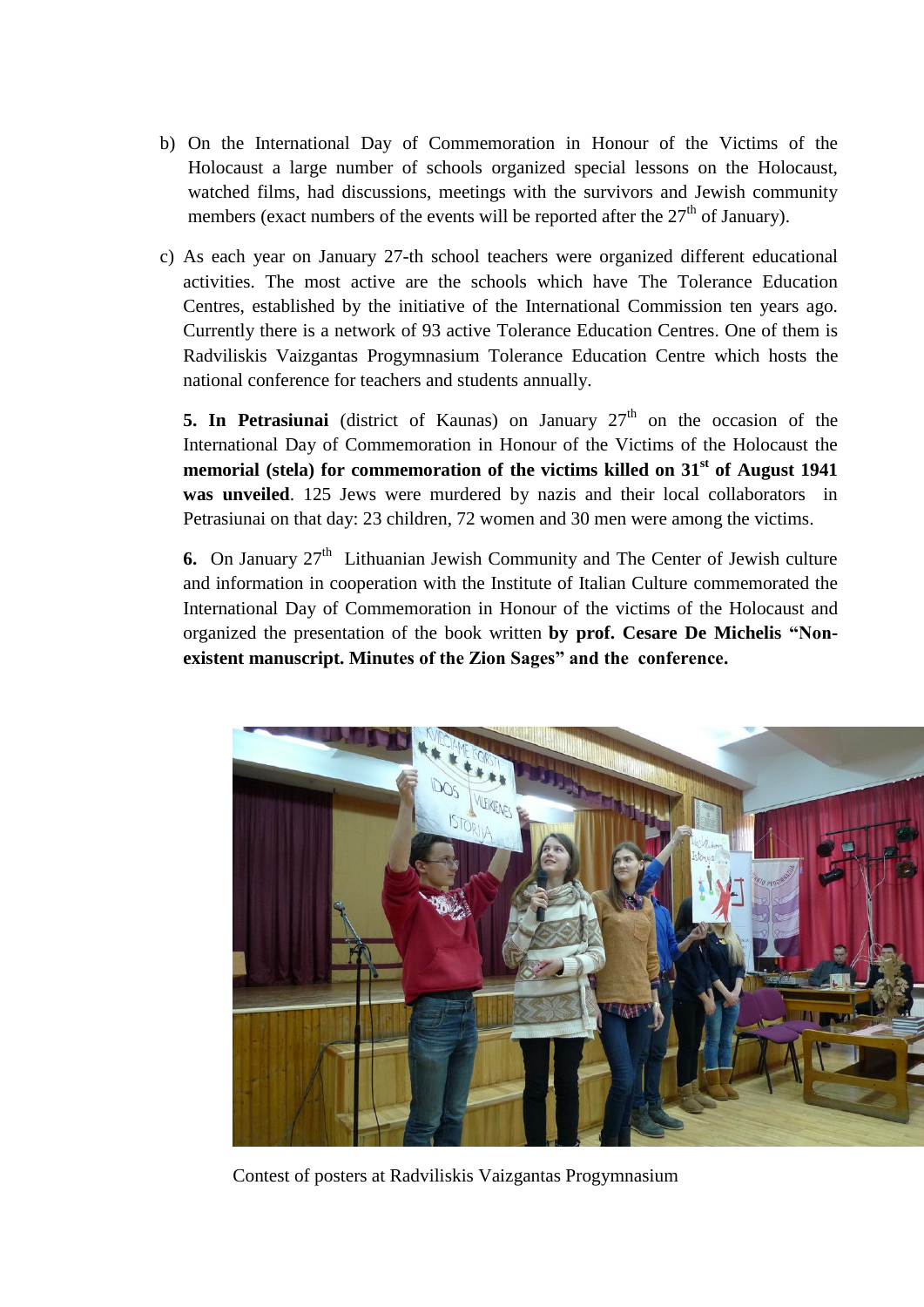

Watching video films created by the students



General view of the Conference at Radviliskis Vaizgantas Progymnasium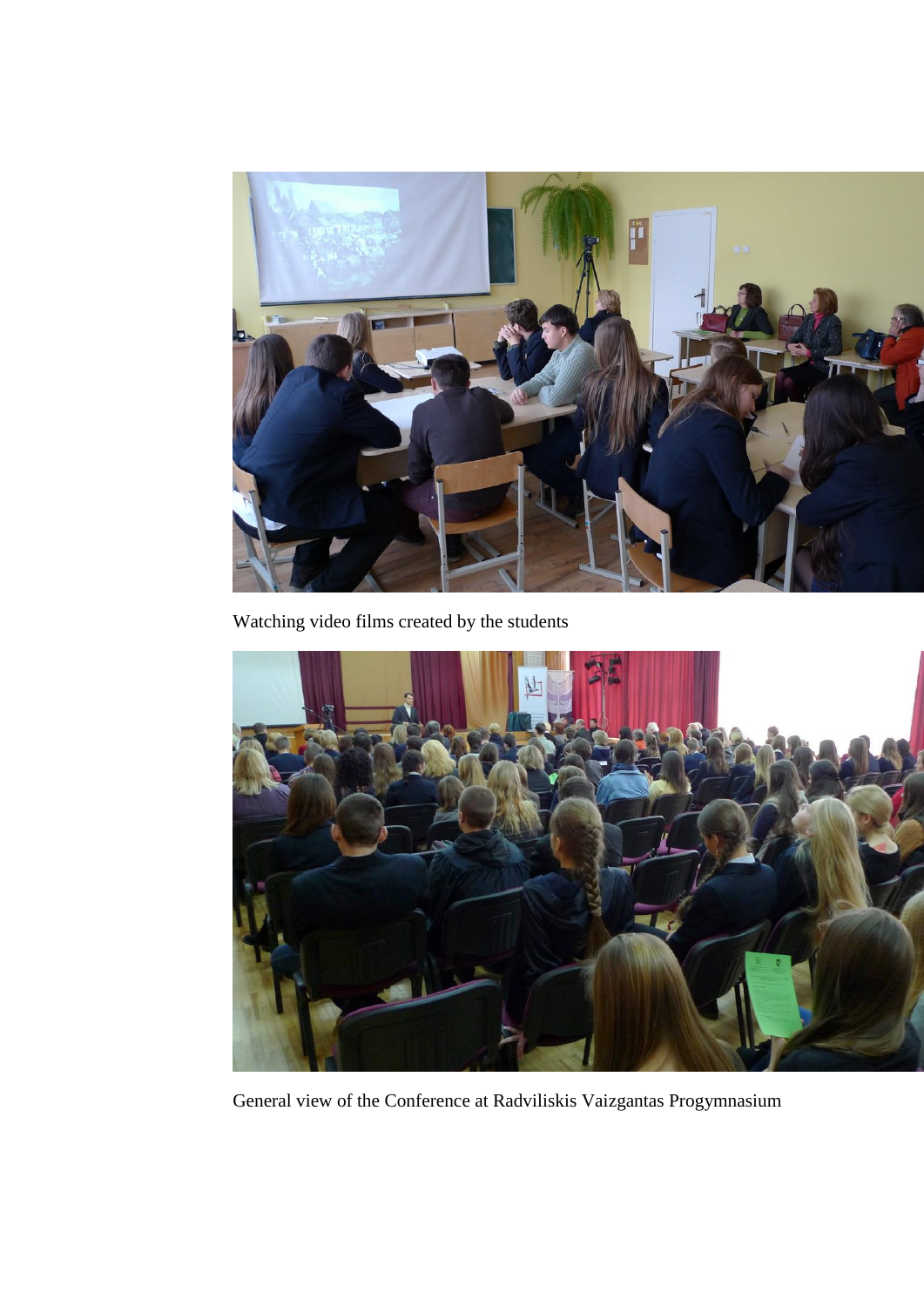

Creating Posters related to the Holocaust theme at Radviliskis Vaizgantas Progymnasium